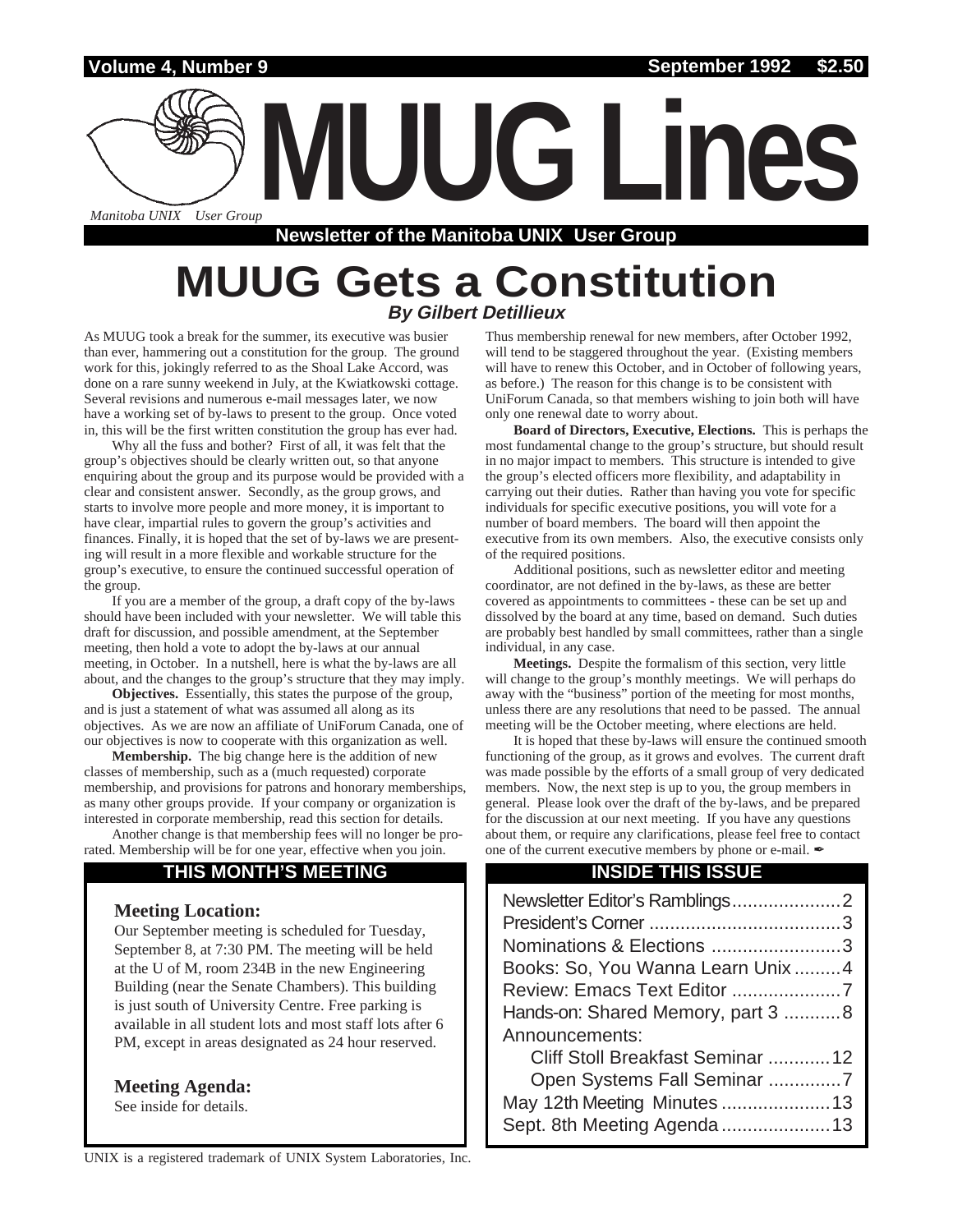# **A Newsletter Chock-Full-O' Goodies**

# **By Gilbert Detillieux**

Get out the magnifying glass, or update that eyeglass prescription! The September newsletter is full of stuff, and the font sizes are sometimes tiny. (It was either that, or we kill a few more trees.) A lot has happened since the last edition, so there's a lot to cover.

If you're a MUUG member, you should find a copy of the draft by-laws enclosed with the newsletter. The cover article will tell you what it's all about, in case you don't have the time to read it all, or don't want to get bogged down in legalese.

Fall is also election time for the group. Although the election procedures will be different than in the past, they'll still happen in October, with nominations in September. Look for the election committee's report, and list of nominations, later in this edition.

There are also a couple of seminars coming up (one of them is very soon). Look for the seminar announcements for the CIPS breakfast seminar, where Clifford Stoll will be speaking, and the MUUG/CIPS joint seminar on Open Systems, which will be coming up in November.

| President:                  | Susan Zuk           | (W) 788-7312   |
|-----------------------------|---------------------|----------------|
| Past President:             | Eric Carsted        | 1-883-2570     |
| Vice-President:             | Richard Kwiatkowski | 589-4857       |
| Treasurer:                  | Rick Horocholyn     | $(W)$ 474-4533 |
| Secretary:                  | Roland Schneider    | 1-482-5173     |
| Membership Sec.:            | Allan Moulding      | 269-8054       |
| Mailing List:               | Gilles Detillieux   | 489-7016       |
| <b>Meeting Coordinator:</b> | <b>Kathy Norman</b> | $(W)$ 474-8311 |
| Newsletter editor:          | Gilbert Detillieux  | 489-7016       |
| Information:                | Susan Zuk           | $(W)$ 788-7312 |
|                             |                     | (FAX) 788-7450 |
| (or)                        | Gilbert Detillieux  | $(H)$ 489-7016 |
|                             |                     | (FAX) 269-9178 |

**Manitoba UNIX User Group P.O. Box 130 Saint-Boniface, Manitoba R2H 3B4**

> **Internet E-mail: editor@muug.mb.ca**

Also in this issue, look for the article *So, You Wanna Learn About UNIX*, which is reprinted with permission from *Unix/World* (from the July 1992 edition, Vol. IX, No. 7). The article reviews many introductory books on UNIX, and will be quite useful to anyone just starting out, or still unsure of where to look for information about the system. Thanks to Pat Bessler for typing in the article, and thanks to Dave Flack, editor-in-chief at UnixWorld, for giving us permission to copy the article. I've found UnixWorld, in general, to be a very useful source of information on a variety of UNIXrelated topics, and I highly recommend it.

Finally, this issue concludes the series on Using Shared Memory, by Peter Graham. The article includes the code for a sample application (this is where the really fine print comes in). We will try to make the source for this (and possibly earlier programming articles) available on-line, possibly via anonymous FTP on the MUUG Online system, in the near future. This will save you lots of typing, if you want to try out the code, not to mention saving us time and paper.

Hope to see you at the September meeting.  $\mathscr I$ 

# **The 1991-1992 Executive Copyright Policy and Disclaimer**

This newsletter is Copyrighted by the Manitoba UNIX User Group. Articles may be reprinted without permission, for non-profit use, as long as the article is reprinted in its entirety and both the original author and the Manitoba UNIX User Group are given credit.

The Manitoba UNIX User Group, the editor, and contributors of this newsletter do not assume any liability for any damages that may occur as a result of information published in this newsletter.

# **Our Address Community Community Community Community Community Community Community Community Community Community Community Community Community Community Community Community Community Community Community Community Community**

The Manitoba UNIX User Group meets at 7:30 PM the second Tuesday of every month, except July and August. The newsletter is mailed to all paid up members one week prior to the meeting. Membership dues are \$20 annually and are due at the October meeting. Membership dues are accepted by mail and dues for new members will be pro-rated accordingly.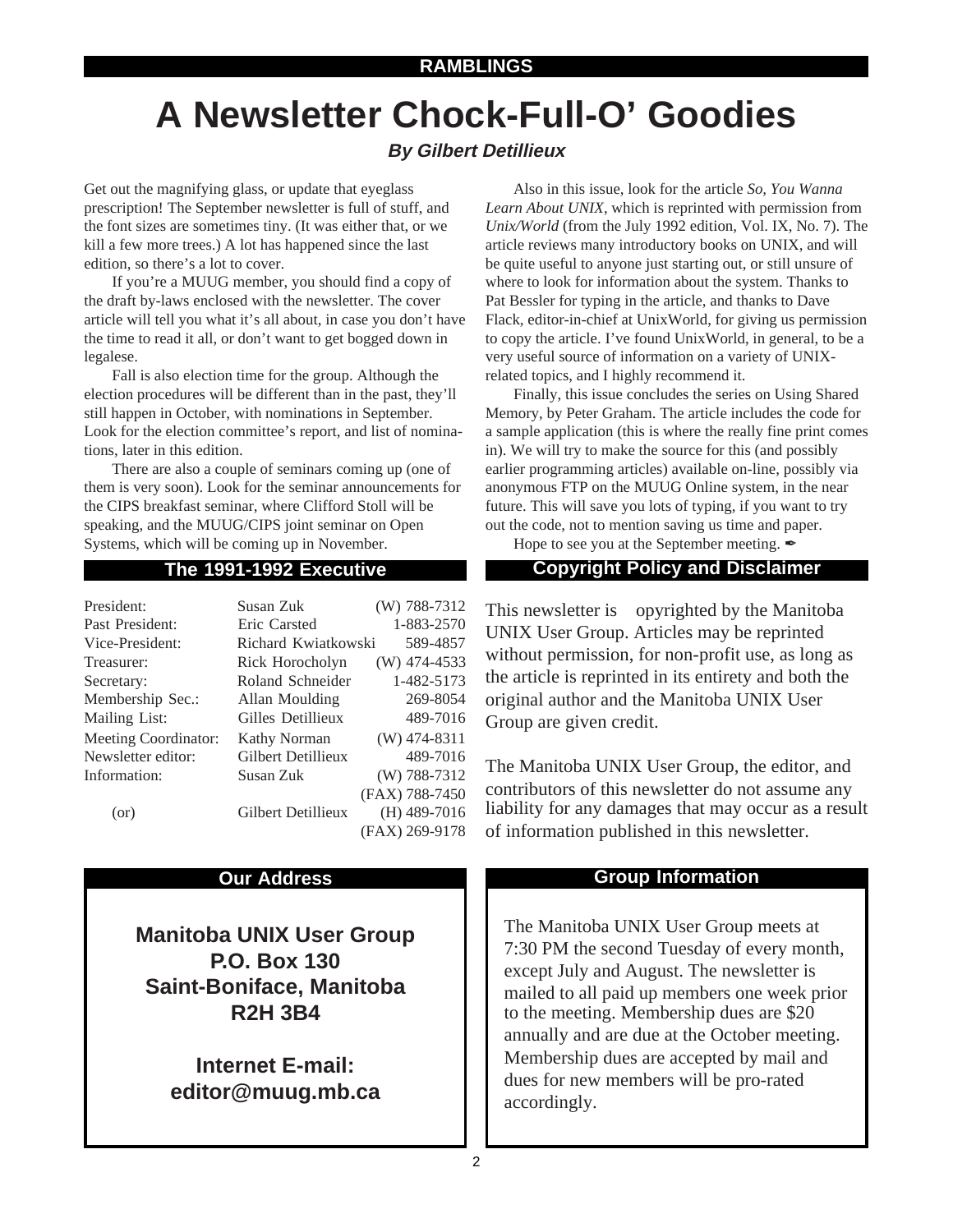# **How We Spent Our Summer Vacation**

## **By Susan Zuk, President**

Hi all. I guess with writing this message comes the knowledge that we are quickly approaching the fall season and the completion of another MUUG year! The executive has had a very busy summer working on a number of projects. It is unbelievable the amount of activity we have had these last few months.

As you know, we have kicked off the use of our computer system known as MONA (MUUG Online Network Access). At last count there are 86 users who have the ability to access the system. This has been a real experience and challenge for the executive. There is the extra workload for the group to administer the system as well as the creation of rules, regulations and fee structures which will come into effect on October 1. I would like to especially thank Roland Schneider, Gilles Detillieux, Gilbert Detillieux and Andrew Chan for their continued dedication and hard work in providing the group with such a smooth running system and with the creation of MONA bylaws.

The MUUG executive was also busy creating the Constitution and Bylaws for the group. Since it is such a large undertaking (and I thought that we could whip it together in 6 hours – Hah) we met at Richard Kwiatkowski's cottage and held the *Shoal Lake Accord*. This was a beautiful setting to lay the groundwork for the organization. I can truly say that our meeting was a lot less stressful than our "friends'" constitutional talks. On the final day we had wonderful weather and a chance to take the boats on the lake to do some exploring. A big thanks to Richard for the use of his cottage on that July weekend and for requesting the nice weather. The results of the weekend have been included with the newsletter. It is

good for some nice light reading!!! If you have any questions we can discuss them during the September meeting. The Constitution and Bylaws will be voted on at the October meeting.

MUUG's year end is September 30. What this means is that elections are upon us. Nominations are now taking place. Please let the nominating committee know if you are interested in running for a board position (or nominating someone else). The board is elected by the members and then the board members elect the officers of President, Vice-President, Treasurer and Secretary. The other positions are appointed by the President from the board representatives (or possibly from the group membership at large). You will find a current nominations list later in the newsletter. The nominating committee is comprised of Roland Schneider (chairman), Kathy Norman, and Gilbert Detillieux.

Since time does not stand still, I would also like to draw your attention to our fall seminar. This again will be a joint seminar with CIPS and is entitled *Open Systems – Getting Past the Hype*. Please see the write-up in the newsletter for a short overview on the seminar. More information and brochures will be forwarded to you in September.

Just a final note before I close. It is always important for us to receive your input. Please provide us with ideas or requests on meeting topics and also let us know if you are available to volunteer your time. Your comments can be sent to my attention at <zuksue@muug.mb.ca> or please give me a call at 788-7312. Looking forward to seeing you in September.

### **ELECTIONS**

Well, October and the MUUG Annual Meeting are fast approaching. One of the most important events at the annual meeting is the election of a new board of directors. The choice of directors is very important, because they plan group meetings, make policies, raise and spend group money, and generally set the direction for the group as a whole. Almost every event, project, or initiative, from the monthly newsletter to the fall symposium originates with the board of directors. All this can be a lot of work, so it's important to elect people with the energy, enthusiasm, and commitment to do a good job.

You may have noticed that what we once called the "executive" is now the "board." This is in keeping with the new constitution, which will be submitted to a vote at the annual meeting. The only significant difference between the old and the new way of electing the board is that people are no longer voted into specific positions, they are just elected to the board. The board then divides up the positions of president, vice president, secretary, treasurer, newsletter editor, membership secretary, publicity director, and meeting coordinator. This gives the board the flexibility to reassign duties if someone can't continue to do their job part way through the year.

The other change from last year is that we now have an election committee. The election committee does two things: 1) it nominates people for election to the board; and 2) it runs the election and counts the ballots. The list of people nominated by the committee is just a starting point – any voting member of the group can be nominated simply by getting the support of one other member. If you feel you would like to contribute to the group by running for a board position, please don't hesitate to do so. Below is the current list of nominees, followed by instructions on nominating others.

| Programmer/Analyst          | Comp. Sci., UofM                                                                                                             |
|-----------------------------|------------------------------------------------------------------------------------------------------------------------------|
| Programmer/Analyst          | Physiology, UofM                                                                                                             |
|                             | <b>IBM</b>                                                                                                                   |
| Coordinator of A/V          | St-Boniface                                                                                                                  |
| and Info. Services          | <b>Research Centre</b>                                                                                                       |
|                             |                                                                                                                              |
| Richard Kwaitkowski Analyst | RK Computer Serv.                                                                                                            |
| <b>NMR</b> Supervisor       | Chemistry, UofM                                                                                                              |
| Graduate student            | Elect. Engin., UofM                                                                                                          |
|                             | Unisys                                                                                                                       |
|                             | Unisys                                                                                                                       |
|                             | Systems Engineering Rep.<br>Sr. Financial Consultant Manitoba Hydro<br>Sr. Customer Support Rep.<br>Sr. Systems Support Rep. |

A total of eight people will be elected. If you want to be nominated, or nominate someone else, send a letter to the group's mail-box or deliver it in person to a member of the election committee. The letter must contain the name, title, and employer of the nominee, along with a short (100 word) biography, and must contain the signatures of the nominee and one other member. The letter must be received no later than September 29, 1992. This is 14 days prior to the annual meeting. If you have any questions about the election, please give me, Roland Schneider, a call at 1-482-5173 any time.  $\mathscr{I}$ 

MUUG election committee: Roland Schneider, chairman Kathy Norman Gilbert Detillieux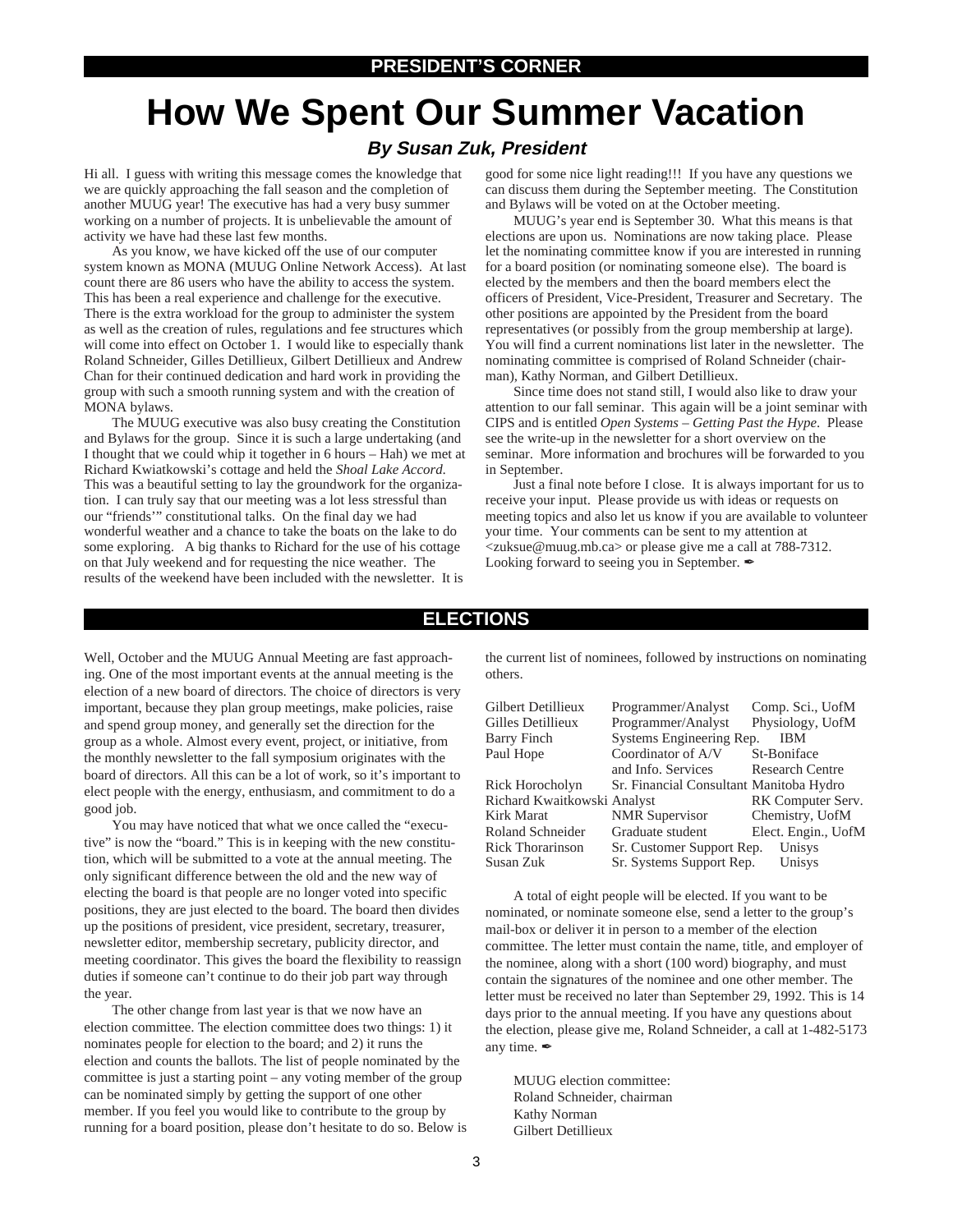# **So, You Wanna Learn About UNIX BOOKS**

*Because UNIX and easy-to-learn aren't two phrases you normally put together, we compiled a list of books to get you started*

# **By Walter Zintz**

*Reprinted by permission of UnixWorld Magazine, Copyright 1992, McGraw-Hill, Inc.*

Bringing novices up to speed on the UNIX operating system can be a rather daunting task. When UNIX's command line prompt pops up on a terminal screen, the question "Where do I go from here?" pops up in the mind of a befuddled new user. With a software system as powerful as UNIX, It's understandable the beginners might be hard-pressed to quickly master its complexities when armed with only a set of inadequate manuals or poorly organized books.

Although friendlier interfaces are available for most of today's newer systems, they aren't of much help when it's necessary to fix a system problem or do work beyond the ordinary. There are also a significant number of existing UNIX systems without graphical interfaces that require knowledge of such arcane utilities as the **vi** editor, **awk**, and **grep** in order to do the job. If you don't find the UNIX manuals very helpful, there are some well-done how-to books that can help fill the gaps.

There are almost 100 books in print the introduce users to the UNIX system. The majority are for users who have no experience with other computing systems, and hope that they can learn the basics of computing while learning the basics of UNIX. Most of these books are aimed at people who just want to learn to use UNIX for their own work, although there are some good starter books for system administrators and programmers. This article will introduce you to what I regard as the eight best choices for learning both computing and the UNIX system from scratch.

This collection covers UNIX versions from the early, but still much used, Version 7 to the latest System V Release 4 (SVR4), as well as popular variants such as The Santa Cruz Operation's XENIX and UNIX. These books are written for readers ranging from enthusiastic technical types to people whose secret wish is that computers would just go away.

I won't pretend that non-networked systems and character-based terminal screens are the are the future of computing – UNIX systems today feature tight-linked distributed computing and bit-mapped, mouse-controlled, windowed screens. No introductory UNIX book in print today covers such systems, however. For now, beginners on those advanced systems will just have to switch back and forth between any of the following UNIX books and the available network or GUI information sources.

#### **Introducing the UNIX System**

*By Henry McGilton and Rachel Morgan* For those who will use a UNIX system primarily for its text processing utilities, this is one of the two introductory books – the other being *UNIX for People* – worth your time, and should also be considered if you want to become a proficient user without becoming a nerd. Although this book is based on the older Version 7 of UNIX, introductory UNIX books just don't come any better.

coherent explanations makes it a good choice for even the true beginner. It manages to go beyond the basics to provide extensive coverage of text editing and text formatting, as well as a good start on system administration and UNIX as a programming environment. There's even a solid introduction to shell scripts.

Despite the amount of ground covered, there is never any feeling of being rushed. The authors have the knack of taking just a few words to say something clearly enough that it does not need to be repeated. The book has a lot of information on the ubiquitous **vi** editor and its alter ego, **ex**, as well as the **ed** and **sed** editors. Even with this ambitious list, the authors manage to go into enough detail that readers can become quite expert at online editing. The same holds true for coverage of **nroff**, a cryptic non-WYSIWYG text formatter, the **ms** macro package for taming **nroff**, and the **tbl** preprocessor for creating tables.

There are no nasty surprises when you start to get down to work, either. The authors almost never forget to mention the exceptions to the rules that would otherwise appear to haunt you in real-life use. And while no how-to book is completely free of technical mistakes, this one comes amazingly close – better than any other introductory book I've encountered.

There is one detracting factor: this book is specific to UNIX Version 7, with an extra chapter on some of the Berkeley UNIX extensions. Version 7 is the direct antecedent of almost all UNIX versions presently available, but the systems that use Version 7 or a clone today usually call it something else. Current descendants have new or extended utilities that aren't covered, but the book is still hard to top for learning the basics of UNIX before getting into specific versions.

Don't confuse this book with *Introducing UNIX System V* by the same authors: the books appear similar, but are quite different inside.

#### **The UNIX Operating System**

*Second Edition*

*By Kaare Christian*

This book is my choice for software developers who are brand new to UNIX, but knowledgeable about computing in general. This group of users will like the book's slant toward UNIX as a programming environment, and the explanations of why various aspects of UNIX are the way they are.

Shell programming and editing in **vi** are the techniques most thoroughly discussed. As for discussion of UNIX internals, it's mostly about the file system, the Bourne shell, and the kernel. There are also chapters on benchmarking – complete with a benchmark shell script – and the relationships between UNIX, PCs, and DOS.

The fact that this book starts from scratch and gives

Beyond that, the book focuses on explaining approxi-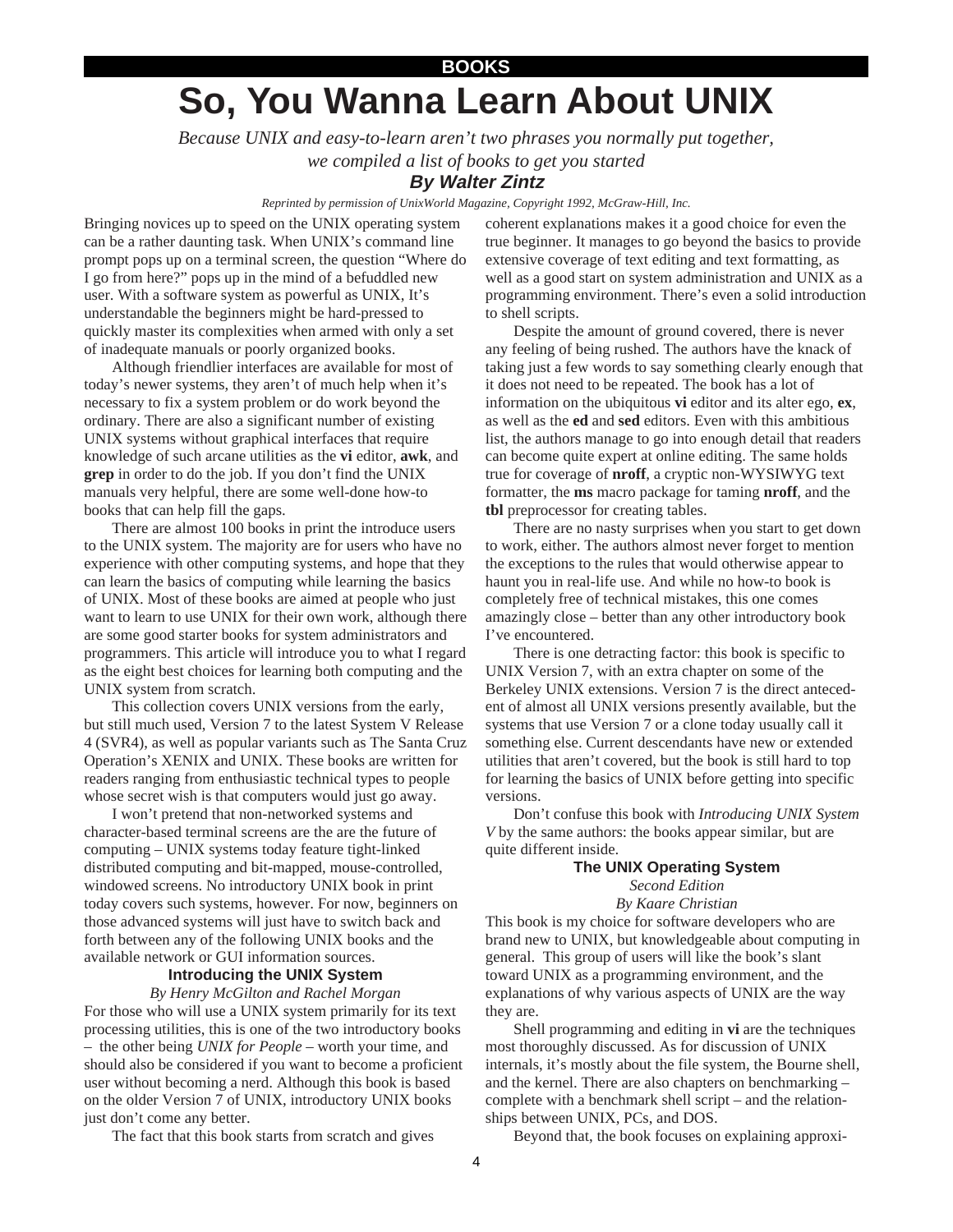#### **BOOKS**

mately 100 utilities. But this book is a supplement, not a substitute, for the manuals – it most often restricts itself to peripheral advice on the best way to use a particular utility, and comments on how and why the utility became what it is.

For an ambitious non-UNIX programmer, this book should be ample preparation for *The UNIX Programming Environment* by Kernighan and Pike. The ordinary programmer needn't go that far: this book explains as much about UNIX for programmers as necessary.

#### **UNIX for People**

*By Peter M. Birns, Patrick B. Brown, and John C. C. Muster* This is the book that will rescue people who don't get along well with computers – it's written for people whose field of expertise is something other than computing. The book's pace is not too fast, no experience in computing is assumed, and the tone is mellow and understanding throughout. Explanations are explicit and thorough, and frequent reminders reinforce what's already been covered.

This book's greatest strength is in its skillful presentation of information. In the course of their varied careers, the three authors got as far as Ph.D. candidacies in education and/or psychology, and they use what they've learned to make a dry, technical subject easier to learn.

On top of that, this is one of the two books I enthusiastically recommend to people who want to specialize in the text-processing end of UNIX use. In this area, the book improves on McGilton and Morgan's book in certain ways, such as dropping coverage of the obsolete **ed** editor in favor of the important **troff** text formatter. As for general UNIX use, it covers most people's needs.

This book's 29 chapters – enhanced with various learning aids, and supplemented by features such as "roadmaps" that demystify certain command transitions – make up a good basic education in UNIX. Readers who want to go farther – without giving up the embedded learning techniques – can contact the authors about the set of followon modules they've self-published.

#### **A Practical Guide to UNIX System V** *Second Edition By Mark G. Sobell*

One of the strong points of this book is that Sobell is not a UNIX cheerleader – he admits the system has problems as well as benefits. Nonetheless, he had written a fine book for fairly technical readers who want both a text and a reference manual.

Sobell has made significant improvements since the first edition by bringing in topic experts to critique and sometimes rewrite chapters. The result is a well-rounded book.

First and foremost comes a text section that occupies almost two-thirds of the book, and moves the reader pretty far along on everything of importance to users, as well as introduces the programming environment and system administration. Then, distinguished by black page-edge indexing, comes one of Sobell's specialities: reference pages for a large number of commands and utilities, complete with examples. Don't confuse these with the official, cryptic **man** pages provided in UNIX documentation – these lucid pages are more like what the **man** pages should have been.

The book's technical level is rather broad. Thoughtful

beginners should have little trouble with the explanations, especially if they pay attention to each chapter's introduction, summary, and exercises. Likewise, people with considerable computing experience on other systems should not find this book slow or pablum.

#### **Peter Norton's Guide to UNIX** *By Peter Norton and Harley Hahn*

This book is aimed at complete beginners, especially those who are serious about learning both computing and UNIX well. The authors make it clear from the start that using UNIX should be fun. They're right, of course, and none of the other introductory technical UNIX books I've seen encourages this fact.

The writing style is slow, engaging, and helpful. By the time they reach the end of the book, readers will be at the upper apprentice level and well-grounded in the basics. The explanations of the ASCII code are by for the most lucid and complete I've encountered in any beginner's book on UNIX. Sidelights on UNIX history and philosophy are sprinkled throughout, which serves as another tool to keep the book from seeming dry.

The book includes frequent comparisons to DOS, which makes it a good candidate for those who are moving to UNIX from DOS. My only reservation is that the number of technical errors is a little higher than usual among the books on this list.

#### **Using UNIX**

*By David W. Solomon, Tanya Rodrigue, Mark Schulman, Rosemary Colonna, Dennis Fairclough, and David H. Lender*

This is a good choice if your company is only willing to buy one book on UNIX SVR4 for everyone in the company below the level of UNIX guru. It starts out talking to readers who don't know exactly what a computer is, and is filled with clear explanations, screen dumps, and other illustrations.

The book never bogs down at the simplest level: well before the midpoint, the concept of file block sizes as they relate to space wastage and file fragmentation is introduced. The book provides frequent comparisons to DOS, but you need not know that system to follow this book easily.

A reader choosing an introductory book for personal use might also select this book. After the first few chapters, sections can be taken individually, which allows you to dip into it as needed.

#### **UNIX System V Release 4: An Introduction**

*By Kenneth H. Rosen, Richard R. Rosinski, and James M. Farber*

This volume's huge 1,228-page count is devoted to explaining just about everything about SVR4 except the guru stuff. After covering the usual beginner topics in great detail, it goes on to specialized matters like security, network administration, and running UNIX along with DOS. The result is a book with a lot to say to every serious reader, from the complete computer neophyte to the fairly advanced intermediate.

The writing is reasonably clear, although it is a little dry, and written at the right level for determined beginners or ordinary intermediate users. The page allows plenty of room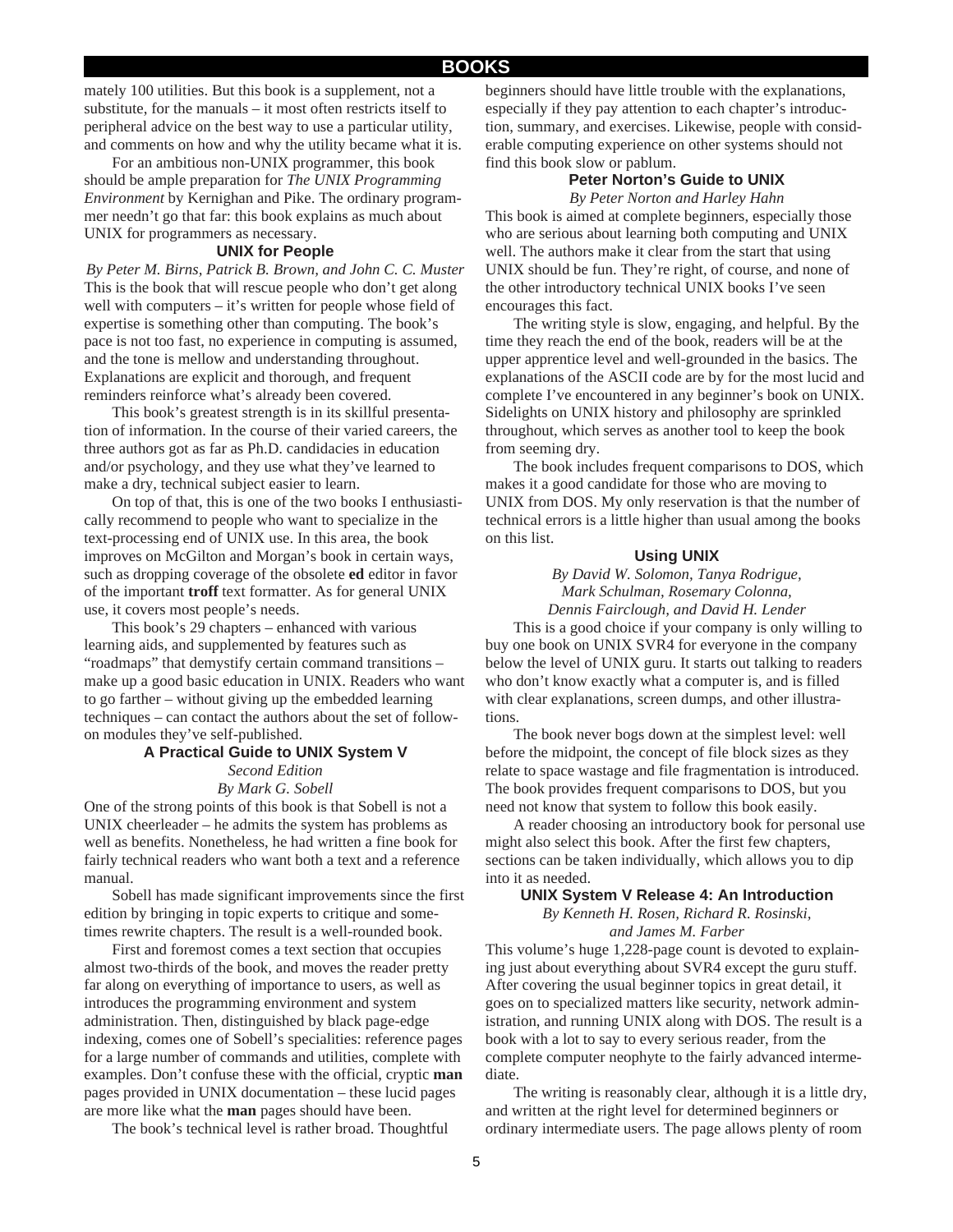## **BOOKS**

for extended explanations, sidelights, comparisons to DOS, and reference material. My primary reservation is that the frequency of technical errors is high. It's not any worse than the average introductory UNIX books, but is noticeably below the standard set by the rest of the books in my top eight.

### **Using SCO UNIX**

*By Geoffrey T. LeBlond, William B. LeBlond, Sheila R. Blust, Wes Modes, and Ross Oliver*

This is the book I recommend to people involved with XENIX and UNIX from The Santa Cruz Operation. It's a very good book on UNIX with a lot of SCO-specific information as a bonus.

This is the only book in my top eight that offers help with installing the system software on a new computer. Another pleasant surprise is the inclusion of chapters on constructing filters, understanding SCO business software, dealing with **uucp**, and running DOS under UNIX.

The technical range is medium, and the writing accessi-

**Introducing the UNIX System**

McGraw-Hill 800-262-4729 556 pages Coverage\*: Version 7, Bourne, vi/ex, nroff

#### **The UNIX Operating System**

second edition Wiley 212-850-6000 455 pages Coverage: System V/BSD, Bourne, vi, none

#### **UNIX for People**

Prentice Hall 201-767-5937 528 pages Coverage: BSD, C, vi, nroff/troff

#### **A Practical Guide to UNIX System V**

second edition Benjamin/Cummings 800-447-2226 or 617-944-3700 700 pages Coverage: SVR4, all shells, vi, nroff

ble to fairly astute beginners. After reading the entire book, the reader will be well into intermediate user status. Skimming is pretty safe because the authors use icons in the margin to draw attention to points that shouldn't be glossed over.

Those who like its style, but have other variants of System V, should turn to *Using UNIX System V Release 3*, which is also published by Osborne/McGraw-Hill and has essentially the same structure.

#### **Other Resources**

Although there are seminars and video courses galore available, some of which are quite good, they are unnecessary when books like these are available. A judicious selection from among these books should get any beginner off to a great start.  $\mathscr{L}$ 

*Editor-at-Large Walter Zintz writes* UNIXWORLD*'s "Library" column and is the Advisor Emeritus to Uni-Ops Books in Boonville, Calif.*

#### **Books That Get You Started**

#### **Peter Norton's Guide to UNIX** Bantam 212-765-6500

560 pages Coverage: Any version, Bourne/C, vi, none

#### **Using UNIX**

**Oue** 317-573-2500 693 pages Coverage: SVR3.2, Bourne, ed, none

#### **UNIX System V Release 4: An Introduction**

Osborne/McGraw-Hill 510-548-2805 1,228 pages Coverage: SVR4, Bourne, ed/vi, troff

#### **Using SCO UNIX**

Osborne/McGraw-Hill 510-548-2805 610 pages Coverage: SCO, Bourne/C, vi, nroff

*\*Coverage notes the specific versions of operating system, shell, editor, and text formatter that are primarily covered by each of these books.*

#### **Living the UNIX Life**

While you're using one of the books discussed in this article to learn the technical side of UNIX, don't neglect the broader aspects of the system.

Over the decades, a tradition, community, and style have developed around UNIX. The most pleasant way to introduce yourself to all this is to pick up a copy of *Life with UNIX: A Guide for Everyone* by Don Libes and Sandy Ressler, published by Prentice Hall.

Their book provides plenty of history, mixed with tidbits of gossip, as well as guidance toward printed information, industry events, the Internet, services, and application packages. An

abundance of contact information is provided along with realistic evaluations of what's mentioned. There's a chapter on how UNIX is faring in the larger world of general computing that features the cons as well as the pros of the UNIX system, and another that fearlessly predicts future directions. Technical aspects of UNIX are overviewed in three chapters.

Best of all, it's a no-pain, no-strain read. The writing style is breezy and buoyant. Even if I weren't involved with UNIX, I could see myself reading this as an evening's diversion – it's more gripping than the average paperback novel. I doubt I'll ever see this book's equal as an entre into a computer user community. *– W. Z.*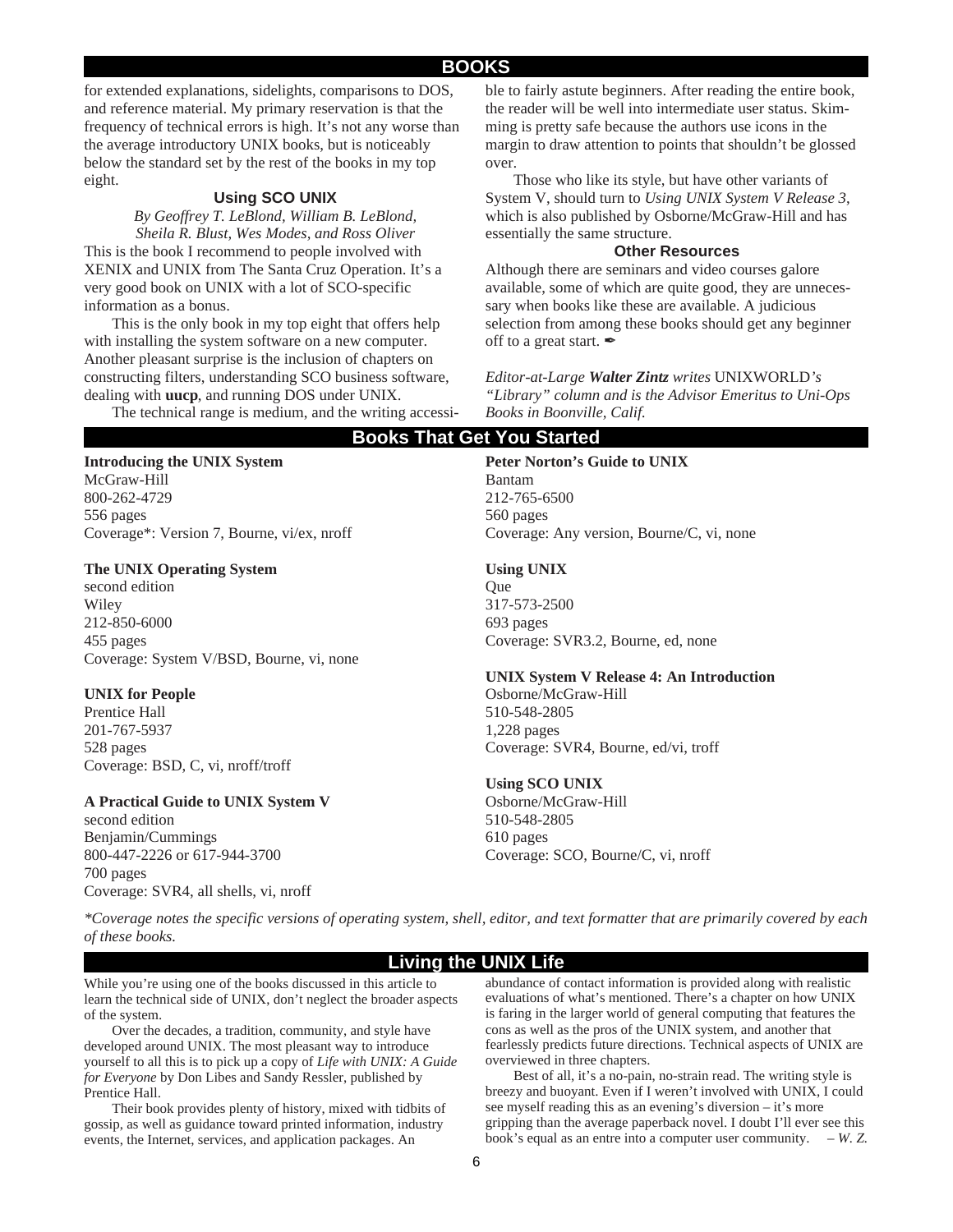# **REVIEW**

# **Emacs - The Extensible Self-documenting Text Editor**

# **A Public Domain Software Review By Roland Schneider**

The emacs editor, in various incarnations, has been around for a long time. I'm going to talk about the freely available GNU emacs. GNU emacs can best be described as a "power user's" editor – it isn't particularly easy to learn, but it is very efficient to use after a little practice. Emacs is interesting in that the program itself is mostly an interpreter for a dialect of LISP, in which most of the actual editing functions are written. Anyone can add their own LISP code – hence the "extensible" part of the title. Emacs is self-documenting because all the documentation is available on-line from within the editor.

Because GNU emacs is so big and takes a while to start up, it is usually left running, either in a window if you're using a window system or stopped in the background with a Ctrl-Z (if your version of UNIX supports job control). Emacs can handle many files simultaneously, allowing you to cut and paste from one to another. You can split your screen into several windows, either for multiple views of a single file, or views of multiple files, or any combination you choose. Of course, this is most useful if you have a large number of lines on your screen to begin with. (I use a 50 line X-window)

Unlike vi, emacs has no command mode – commands are triggered by a series of one or more keystrokes, starting with a control character. You can bind any command to any sequence of keystrokes you like, including the function keys. Commands not bound to any key can be executed by typing Meta-X, followed by the command's name and arguments. Common commands, like "kill-line", are bound to single keys, like "Ctrl-K", while less-used operations, like "findfile-other-window", which opens a file in another editing window, are bound to multiple keystroke sequences, in this case "Ctrl-X 4 f". Mouse-based functions are supported under X-windows.

#### **Interesting features**

Emacs has a lot of useful, and unusual, features. It's standard search method is incremental, meaning that the search is performed as you type the characters you want to match. This makes it easy to find the text sequence you want with the minimum amount of typing.

Emacs understands the syntax of what you are editing. If you are working with a C program, for example, the tab key is automatically redefined to indent your code according to its nesting level, making it easy to spot incorrectly placed parentheses and braces. You can set up the indenting style to whatever you are accustomed to. Emacs also understands syntactic structures so you can move to the beginning or end of a function or a code block with a single keystroke. When you are typing closing brackets, braces, or parentheses, the cursor will momentarily jump to the matching opening symbol, making it easy to correctly match deeply nested expressions.

When you are ready to compile your program, you can do it from within emacs. Emacs interprets the messages produced by the compiler, so you can jump to successive errors by simply typing "Ctrl-X `", even if you compiled multiple files with "make". Emacs can do the same thing with the pattern matching program "grep".

Emacs has many many more features than I can possibly present here. I don't even use most of its capabilities. There are some people who effectively use emacs as their shell, doing everything from reading e-mail and network news to writing, compiling, and testing their programs from within the editor. For someone who does a lot of editing, and is tired of the limitations and old-fashioned command structure of vi, I would recommend having a look at GNU emacs.  $\mathscr{I}$ 

#### **Facts in Brief**

| Runs on:             | almost any UNIX machine and VMS                                                       |
|----------------------|---------------------------------------------------------------------------------------|
| How to get it:       | lots of ftp sites, MUUG PD software<br>tape (when we put it together)                 |
| Disk space:          | 9.9 MB for the source, 7.6 MB for<br>executable, LISP libraries, and<br>documentation |
| Usefulness:          | High                                                                                  |
| Learning:            | Hard (as cryptic as vi, but has more<br>commands)                                     |
| Installation effort: | Moderate                                                                              |
| Cost:                | Free                                                                                  |

# **Fall Seminar Announcement**

# **Open Systems - Getting Past the Hype**

*Thursday, November 19, 1992 Winnipeg Convention Centre*

Stay tuned for the joint MUUG and CIPS (Canadian Information Processing Society) fall seminar called *Open Systems - Getting Past the Hype*. This event is not to be missed! Keynote speaker, Mr. Tom Wheeler, author of the *Open Systems Handbook*, will provide participants with the Open System vision of today and tomorrow. Following this presentation will be four case studies provided by company/institution representatives dealing with their move to Open Systems. Such subjects as dealing with the bureaucracy, how to begin, what are the various views and more, will be discussed. The seminar will conclude with a panel discussion with participants having the opportunity to ask questions of the various presenters. See next month's newsletter for more in-depth information.

For more information, call Susan Zuk at 788-7312.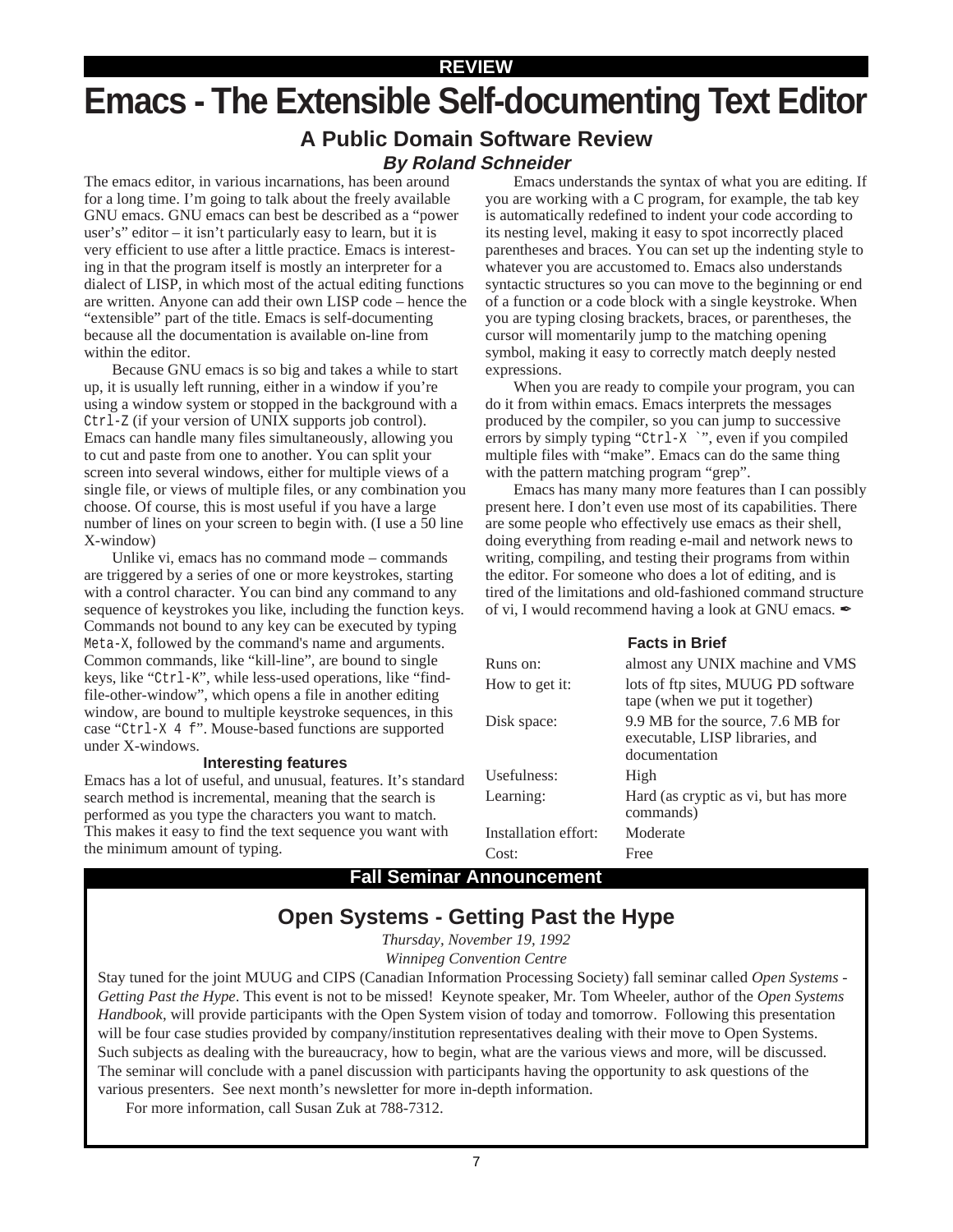# **HANDS-ON Using Shared Memory for Inter-Process Communication Part 3 of 3 By Peter Graham**

Many moons ago now, I introduced you to the Unix Sys V shared memory facilities. I hope you haven't forgotten everything since the bulk of this article is simply code. If you have forgotten things you had best check your back issues since space prevents me from re-iterating the basics.

In this article I will provide you with some sample code for a print spooling application using shared memory as the inter-process communication medium. The example is only moderately contrived and should make reasonably good sense to most everyone.

The spooling system consists of a client program which allows users to specify files to be printed (just as you might with **lpr**) and two server programs. There is a spool server which interacts with the client(s) through a shared memory buffer to spool the files to be printed and a print server which interacts with the spool server to actually "print" the spooled files. (In the interest of brevity, and saving trees, this application only prints to stdout.) Interaction between the spool and print servers is also through a shared memory buffer. For illustrative purposes, data is stored in one buffer as ASCII characters and in the other using the appropriate binary encodings. This freedom of choice in data representation (without hassles) is another advantage of using shared memory over, say, Unix domain sockets or RPC.

The buffer between the client and spool server is referred to as the "shared record buffer" and is logically owned by the spool server. The buffer between the spool and print servers is referred to as the "shared filename buffer", for reasons that will later become clear, and it "belongs" to the print server. The owner of a given buffer assumes the

responsibility for creating and initializing it.

Naturally enough, access to the shared buffers is controlled through the use of semaphores.

At any given point in time, several print clients may be running concurrently. It is their job to read the data in the files specified by the user and copy (i.e. "spool") it one line per record into the shared record buffer for later extraction by the spool server. (It is assumed that the data to be printed is printable and linefeed delimited into reasonably small pieces. A simple labelling protocol is used to distinguish between records from different files within the buffer since, due to the concurrency, they may be intermixed. This protocol also supports the passing such information as the name of the file, its size, the user who requested the print, etc. to the spool server process.

The spool server removes records from the shared record buffer and accumulates them to spool files. (There is one spool file for each file being printed.) Once all the records have been received for a given file, the spool server creates an entry in the shared filename buffer containing the name of the corresponding spool file and the print information received from the client.

The print server removes entries from the shared filename buffer and adds them to an internal list it maintains of outstanding work. It then prints the spool files on that list in an order determined by the size of the file and how long it has been waiting to print. A typical header page is prepended to each file as it is printed which contains the file name, print requestor, etc.

For better or for worse, here is the code:

{

```
/* sh_rec_buf.h
/****************/
/* the shared record buffer consists of 250
   elements of 600 characters each and is
  * implemented as a circular queue. */
#define NUM_SH_REC_ELTS 250
#define ELTSIZE 600
/* a buffer element */
typedef char SH_REC_BUF_ELT[ELTSIZE];
typedef struct srb {
       int head, /* head pointer in queue */
tail, /* tail pointer in queue */
             used; /* number of elts in queue */
       /* the elements themselves *<br>SH REC BUF ELT elts[NUM SH
                           elts[NUM_SH_REC_ELTS];
} SH_REC_BUF, *SH_REC_BUF_PTR;
/****************/
/* sh_rec_buf.c */
/****************/
#include <strings.h>
#include "sh_rec_buf.h"
/*
 * srb_init: This routine initializes the shared
 * record buffer. It must be called before either
  * the spool server or any client attempts to
   access the buffer.
  */
srb_init(qptr)
SH_REC_BUF_PTR qptr;
       qptr->head=0;
```
/\*\*\*\*\*\*\*\*\*\*\*\*\*\*\*\*/

{

```
qptr->tail=0;
qptr->used=0;
} /* srb_init */
/*
 * srb_insert: This routine inserts a new element
 * (bufptr) into the shared record buffer (qptr).
 * Synchronized access to the shared buffer is
  * assured using the associated semaphore (sema).
 */
srb_insert(sema,qptr,bufptr)
                       sema;
SH_REC_BUF_PTR qptr;<br>SH_REC_BUF_ELT *bufptr;
SH_REC_BUF_ELT
{
        /* get exclusive access to shared segment */
       sem_wait(sema);
       /* make sure enough space to insert record*/
       while (qptr->used==NUM_SH_REC_ELTS) {
                /* buffer full so process must */
/* release semaphore, sleep */
/* and try again later */
               sem_signal(sema);
                sleep(1);
sem_wait(sema);
       }
        /* insert the record */
        strcpy(qptr->elts[qptr->head],bufptr);
qptr->head=(qptr->head+1)%NUM_SH_REC_ELTS;
        qptr->used++;
        /* release access to the shared segment */
        sem_signal(sema);
} /* srb_insert */
/*
```
 \* srb\_remove: This routine removes an element  $(bufptr)$  from the shared record buffer  $(aptr)$ .

```
 */
srb_remove(sema,qptr,bufptr)
int sema;<br>SH_REC_BUF_PTR qptr;<br>SH_REC_BUF_ELT *bufptr;
SH_REC_BUF_PTR
SH_REC_BUF_ELT
          /* get exclusive access to shared segment */
       sem_wait(sema);
        /* make sure there's a record to remove */
        while (qptr->used==0) {
/* buffer empty so process must */
               /* release semaphore, sleep, */
/* and then try again */
               sem_signal(sema);
               sleep(1);
               sem_wait(sema);
       }
        /* remove and return the record
        strcpy(bufptr,qptr->elts[qptr->tail]);
qptr->tail=(qptr->tail+1)%NUM_SH_REC_ELTS;
        qptr->used--;
        /* release access to the shared segment */
        sem_signal(sema);
} /* srb_insert */
 /******************/
/* sh_fname_buf.h */
/******************/
/* the shared filename buffer consists of 25 */
/* elements, implemented as a circular queue. */
#define NUM_SH_FNAME_ELTS 25
```
Synchronized access to the shared buffer is assured using the associated semaphore (sema).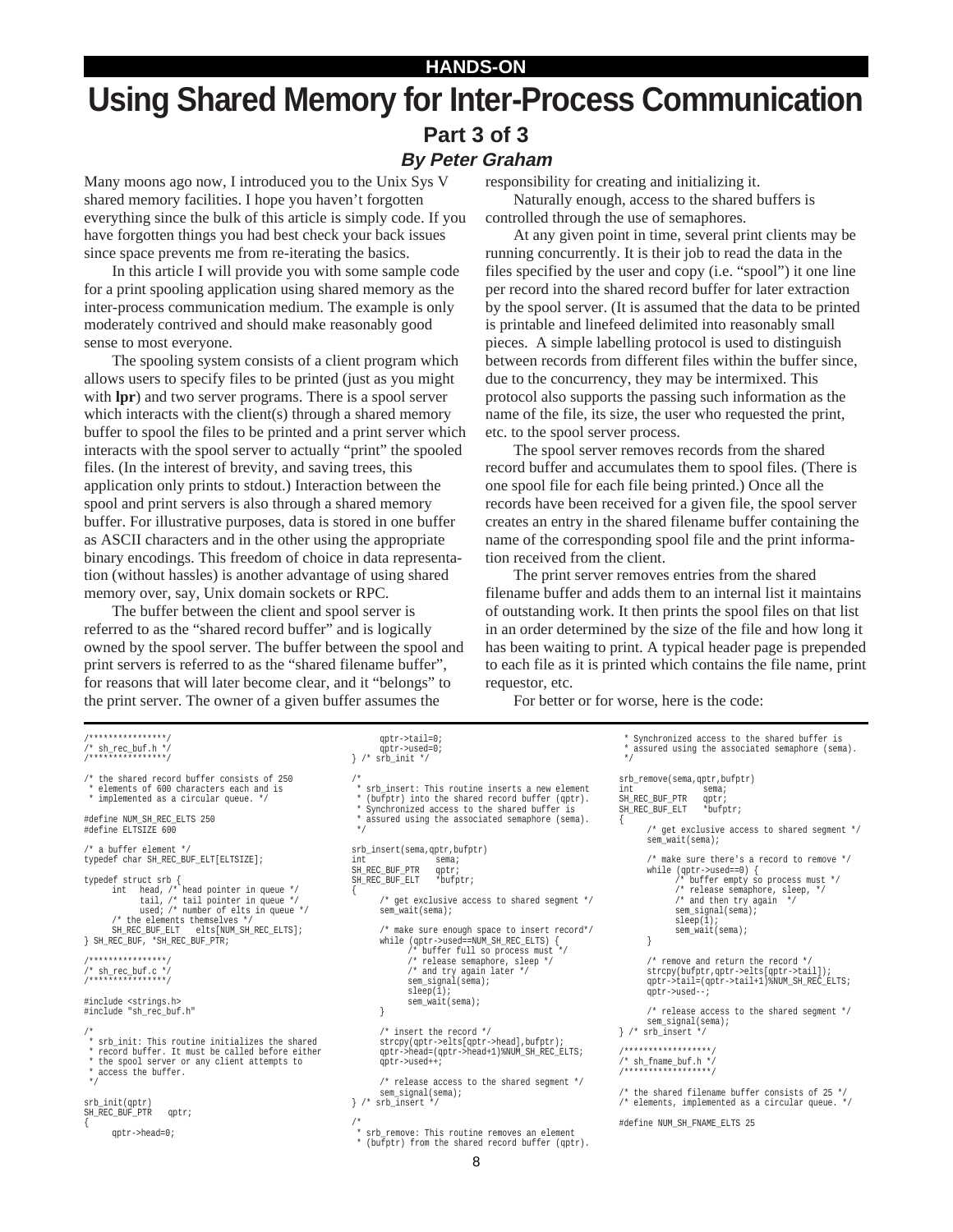typedef struct fd { char filename[128]; char spoolname[256]; char requestor[16]; int filesize; long submit\_time; } SH\_FNAME\_BUF\_ELT; typedef struct sfb { head. tail, used; SH\_FNAME\_BUF\_ELT elts[NUM\_SH\_FNAME\_ELTS]; } SH\_FNAME\_BUF, \*SH\_FNAME\_BUF\_PTR; /\*\*\*\*\*\*\*\*\*\*\*\*\*\*\*\*\*\*/ /\* sh\_fname\_buf.c \*/ /\*\*\*\*\*\*\*\*\*\*\*\*\*\*\*\*\*\*/ #include <strings.h> #include "sh\_fname\_buf.h" /\* \* sfb\_init: This routine initializes the shared \* filename buffer. It must be called before \* either the print server or the spool server \* attempts to access the buffer. \*/ sfb\_init(qptr) SH\_FNAME\_BUF\_PTR qptr; { qptr->head=0; qptr->tail=0; qptr->used=0; } /\* sfb\_init \*/ /\* \* sfb\_insert: This routine inserts a new element \* (fdptr) into the shared filename buffer (qptr). \* Synchronized access to the shared buffer is \* assured using the associated semaphore (sema). \*/ sfb\_insert(sema,qptr,fdptr) int sema; SH\_FNAME\_BUF\_PTR qptr; SH\_FNAME\_BUF\_ELT \*fdptr; { /\* get exclusive access to shared segment \*/ sem\_wait(sema); /\* make sure enough space to insert record\*/ while (qptr->used==NUM\_SH\_FNAME\_ELTS) { /\* buffer full so process must \*/ /\* release semaphore, sleep \*/ /\* and try again later \*/ sem\_signal(sema); sleep(1);<br>sem\_wait(sema); } /\* insert the record \*/ qptr->elts[qptr->head]=\*fdptr; qptr->head=(qptr->head+1)%NUM\_SH\_FNAME\_ELTS; qptr->used++; /\* release access to the shared segment \*/ sem\_signal(sema); } /\* sfb\_insert \*/ /\* \* sfb\_remove: This routine removes an element \* (fdptr) from the shared filename buffer (qptr). Synchronized access to the shared buffer is assured using the associated semaphore (sema). \*/ int sfb\_remove(sema,qptr,fdptr,num\_to\_print) int sema; SH\_FNAME\_BUF\_PTR qptr; SH\_FNAME\_BUF\_ELT \*fdptr; int num\_to\_print; { /\* get exclusive access to shared segment \*/ sem\_wait(sema); /\* make sure there's a record to remove \*/ if ((qptr->used==0) && (num\_to\_print!=0)) { /\* return to caller so we don't \*/ /\* block the printing of outstanding\*/ /\* jobs waiting for another request.\*/  $return(0);$ } while (qptr->used==0) { /\* buffer empty so process must \*/ /\* release semaphore, sleep, \*/ /\* and then try again \*/ sem\_signal(sema);  $sleep(1);$ sem\_wait(sema); }

/\* remove and return the record \*/ \*fdptr=qptr->elts[qptr->tail];

qptr->tail=(qptr->tail+1)%NUM\_SH\_FNAME\_ELTS; qptr->used--; /\* release access to the shared segment \*/ sem\_signal(sema);  $r \cdot \overline{r}$ } /\* sfb\_insert \*/ /\*\*\*\*\*\*\*\*\*\*\*\*/  $\frac{1}{2}$  client c \*  $\frac{1}{2}$ /\*\*\*\*\*\*\*\*\*\*\*\*/ #include <stdio.h> #include <time.h> #include <unistd.h> #include <errno.h> #include <pwd.h> #include <sys/types.h> #include <sys/ipc.h> #include <sys/shm.h> #include "sh\_rec\_buf.h" /\* necessary because of problem \*/ /\*with SunOS include file shm.h \*/ #define SHM\_W 0200 #define SHM\_R 0400 /\* inserts records into shared record buffer \*/ extern srb\_insert(); main(argc,argv) int argc; char \*argv[]; struct passwd \*pw\_ptr;<br>unsigned uid; /\* user's numeric userid\*/<br>FILE \*in\_f;/\* input file to read \*/<br>char read\_buf[513]; /\* input file buffer \*/ int total\_bytes; /\* input file bytes count \*/ int argcnt; /\* current argument to process\*/ SH\_REC\_BUF\_ELT data\_record; /\* record to insert into \*/ /\* shared record buffer \*/ long request\_time; /\* time of request: together \*/ /\* with filename this uniquely\*/ /\* identifies a print request.\*/ key\_t srb\_shmkey, /\* key to shared mem. segment \*/ srb\_semakey; /\* key to semaphore \*/ int srb\_segid, /\* shared memory segment ID \*/  $s$ rb sema; /\* the access semaphore \*/ SH\_REC\_BUF\_PTR srb\_segaddr; /\* pointer to shared buffer \*/ /\* stored in shared mem. seg. \*/ /\* verify that some files were specified \*/ if (argc<=1) { printf( "client: No args specified. Nothing printed.\n");  $exit(-1);$ } /\* get user info and current time \*/ uid=getuid();  $\texttt{pw\_ptr=getpwind}(\texttt{uid});$ create semaphore to control mem. access\*/ if ((srb\_semakey=ftok( "/muug/shm3/spool\_server.c",  $'S'$ ))==-1) { printf( "client: Couldn't create semaphore key.\n"); exit(-1); } if ((srb\_sema=sem\_create(srb\_semakey, 1))==-1) { printf( "client: Couldn't create the semaphore.\n");<br>exit(-1); } /\* setup to access shared mem. record buf.\*/ if ((srb\_shmkey=ftok( "/muug/shm3/spool\_server.c", 'M'))==-1) { printf( "client: Couldn't create shared memory key.\n");<br>exit(-1); } if ((srb\_segid=shmget(srb\_shmkey, sizeof(SH\_REC\_BUF), SHM\_R|SHM\_W))==-1) { printf( "client: Couldn't get shared memory segment.\n");  $(x^{\text{int}}(-1))$ ; } if ((srb\_segaddr=(SH\_REC\_BUF\_PTR)

{

**HANDS-ON**

} /\* process each argument (file to print) \*/<br>
for (argcnt=1;argcnt=1;argcnt=1;argcnt=1;argcnt],R\_OK)) {<br>
/\* check this argument \*/<br>
if (-1==access(argv[argcnt],R\_OK)) {<br>
/\* Bad file specified \*/<br>
if (errno==ENOENT) { printf(<br>"client: The file %s does not exist.\n", argv[argcnt]); exit(-1); } else if (errno==EACCES) { printf(<br>"client: The file %s is inaccessible.\n", argv[argcnt]); exit(-1); } else { printf( "client: Argument number %d is bad.\n", argcnt); exit(-1); } } /\* get the current (request) time \*/ request\_time=time(0); Create a header record to insert \*/ /\* into the shared buffer \*/ sprintf(data\_record, "HDR %s %s %ld\n\0",argv[argcnt], pw\_ptr->pw\_name,request\_time); srb\_insert(srb\_sema,srb\_segaddr, data\_record); /\* Read the "records" in specified \*/ /\* file to be printed \*/ in\_f=fopen(argv[argcnt],"r"); total\_bytes=0; while ((fgets(read\_buf, sizeof(read\_buf),in\_f)) !=NULL) { /\* keep sum of record lengths \*/ total\_bytes+=strlen(read\_buf); /\* Form data record to insert \*/ /\* into the shared buffer \*/ sprintf(data\_record, "DAT %s %d %ld :\0", argv[argcnt], strlen(read\_buf), request\_time); strcat(data\_record,read\_buf); srb\_insert(srb\_sema,srb\_segaddr, data\_record); } /\* Form end record to insert into \*/ /\* the shared buffer \*/ sprintf(data\_record,"END %s %d %ld\0", argv[argcnt], total\_bytes, request time); srb\_insert(srb\_sema,srb\_segaddr, data\_record); fclose(in\_f); } /\* shut down our connection to shared buf.\*/  $\begin{array}{lcl} \texttt{if (shmdt((char * )srb\_segaddr) == -1) { } \end{array}$ printf( "client: Couldn't detach shared memory seg.\n");  $ext(-1);$ } /\* close the semaphore \*/ sem\_close(srb\_sema); } /\* main \*/ /\*\*\*\*\*\*\*\*\*\*\*\*\*\*\*\*\*\*/ /\* spool\_server.h \*/ /\*\*\*\*\*\*\*\*\*\*\*\*\*\*\*\*\*\*/ /\* this structure describes a file requested \*/ /\* for spooling. It is used by the spool server \*/ /\* to keep track of all the files it is spooling\*/ /\* for potentially many clients. \*/ /\* A hashed bucketting scheme is used to allow \*/ /\* us to find particular print requests quickly.\*/ /\* Within each bucket, a doubly linked list \*/ /\* is used for easy deletion of elements. \*/ /\* a convenient small prime for hash function \*/ #define HASHTABSIZE 97 typedef struct sr { char filename[128]; /\* name of file to be printed \*/ char spoolname[256]; /\* the spoolfile's name \*/ int spoolfd; /\* file descriptor for spool file \*/

shmat(srb\_segid,(char \*)0,0))==

 (SH\_REC\_BUF\_PTR) (-1)) { printf( "client: Couldn't attach shared memory seg.\n"); exit(-1);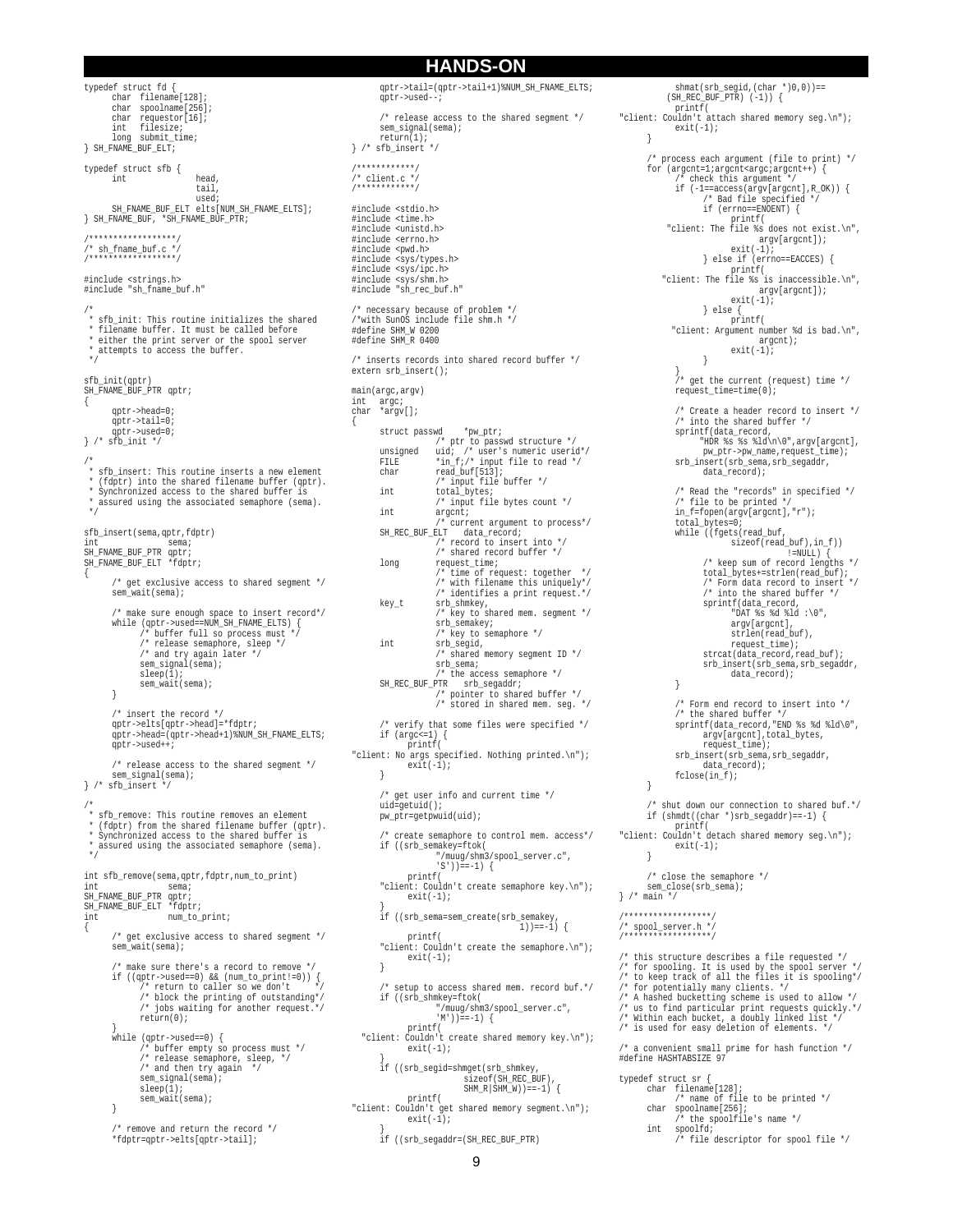long submit\_time; /\* time when print request made \*/ char requestor[16]; /\* userid of requestor \*/ struct sr \*next, \*prev; }SPOOLREC, \*SPOOLRECPTR; typedef struct ht { SPOOLRECPTR buckets[HASHTABSIZE]; } HASHTABLE; /\*\*\*\*\*\*\*\*\*\*\*\*\*\*\*\*\*\*/ /\* spool\_server.c \*/ /\*\*\*\*\*\*\*\*\*\*\*\*\*\*\*\*\*\*/ #include <stdio.h> #include <strings.h> #include <signal.h> #include <sys/types.h> #include <sys/ipc.h> #include <sys/shm.h> #include "sh\_rec\_buf.h" #include "sh\_fname\_buf.h" #include "spool\_server.h" /\* necessary because of problem \*/ /\* with SunOS include file shm.h \*/ #define SHM\_W 0200 #define SHM\_R 0400 #define SPOOLDIR "/tmp/" extern int srb remove(); extern int sfb\_insert(); static HASHTABLE spooltab; /\* hash table for spool info \*/ static int print\_server\_pid; static key t srb shmkey, srb\_semakey; static int srb\_segid, srb\_sema; static SH\_REC\_BUF\_PTR srb\_segaddr;<br>static struct shmid\_ds \*srb\_shmbufptr;  $\begin{tabular}{ll} static struct shmid_ds\\ static key_t & sfb_s\\ \end{tabular}$ static key\_t sfb\_shmkey, sfb\_semakey; static int sfb segid,  $sfb$  $sei$ static SH\_FNAME\_BUF\_PTRsfb\_segaddr; /\* \* handler - signal handler to permit graceful \* killing of the server processes. \*/ handler() { /\* print out msg so we know we're stopping\*/ printf( "\*\*\*Spooler shutting down on SIGQUIT signal.\n"); fflush(stdout); /\* make sure it's flushed \*/ /\* signal print server to quit as well \*/ kill(print\_server\_pid,SIGQUIT); /\* clean up after ourselves \*/ if (shmdt((char \*) srb\_segaddr)==-1) { printf( "spool\_server: Couldn't detach record buffer.\n"); }  $\begin{minipage}[c]{0.9\linewidth} \begin{tabular}{l} \bf 1f (shmdt((char * ) sfb_segaddr) == -1) \end{tabular} \end{minipage}$ printf( "spool\_server: Couldn't detach filename buf.\n"); } if (shmctl(srb\_segid,IPC\_RMID,srb\_shmbufptr)  $==-1$ ) { printf( "spool\_server: Couldn't remove record buffer.\n"); } /\* remove semaphore since it's \*/ /\* under our control \*/ sem\_rm(srb\_sema); sem\_close(sfb\_sema); /\* exit normally \*/ exit(0); } /\* handler \*/ /\* \* hash - implements simple-minded hash function. \*/ int hash(sptr) char \*sptr; { int hashval; hashval=0; for  $(sptr;(*sptr):='\\0';sptr++)$  { /\* sum in each character value \*/ hashval=hashval+\*sptr; }

#### /\* return value mod HASHTABSIZE \*/ return (hashval%HASHTABSIZE); } /\* hash \*/ /\* \* process\_header - processes a header record received in the shared record buffer. This \* involves creating a spool record for it, \* loading the record from the info. in the \* header record, putting the record into the \* appropriate hash bucket, and creating \* a spool file to write the data records into. \*/ int process\_header(buf) char buf[512]; { char filename[128], username[16]; long submit\_time; SPOOLRECPTR srecptr, curr, prev; int hashval; char tmpstr[16]; /\* extract file info. from buf \*/ sscanf(buf,"HDR %s %s %ld", filename,username,&submit\_time); /\* create a record holding information \*/ /\* from the HDR record \*/ srecptr=(SPOOLRECPTR) malloc(sizeof(SPOOLREC)); strcpy(srecptr->filename,filename); strcpy(srecptr->requestor,username); srecptr->submit\_time=submit\_time; srecptr->next=NULL; srecptr->prev=NULL; /\* form spool file name using the \*/ /\* original filename, the userid of the \*/ /\* print requestor, and the current time. \*/ strcpy(srecptr->spoolname, SPOOLDIR); strcat(srecptr->spoolname,username); strcat(srecptr->spoolname,"\_"); strcat(srecptr->spoolname,filename);<br>strcat(srecptr->spoolname,"\_");<br>sprintf(tmpstr,"%ld",submit\_time);<br>strcat(srecptr->spoolname,tmpstr); /\* create the spool file and leave \*/ /\* the open file descriptor in the \*/ /\* corresponding spool structure \*/ if ((srecptr->spoolfd=creat( srecptr->spoolname, 0600)) == -1) { printf( "spool\_server: Couldn't create spool file.\n"); exit(-1); } /\* hash to the appropriate bucket \*/ hashval=hash(filename); /\* insert at end of that list \*/ prev=NULL; for (curr=spooltab.buckets[hashval]; curr!=NULL;curr=curr->next) { prev=curr; } if (prev==NULL) { /\* first element on list \*/ spooltab.buckets[hashval]=srecptr; } else { prev->next=srecptr; srecptr->prev=prev; } } /\* process\_header \*/ /\* \* process\_data - processes a data record from \* the shared record buffer by extracting it, \* finding the spool record for the corresponding file to determine what spool file to write the \* data to and then writing the data to that file. \*/ int process\_data(buf) char buf[512]; { char filename[128];<br>int recsize; int recsize; long submit\_time; char text[512]; SPOOLRECPTR curr; int hashval; char \*sptr;<br>int tidx;  $\tilde{t}$ idx; /\* extract file info. from buf \*/ sscanf(buf, "DAT %s %d %ld", filename,&recsize,&submit\_time); tidx=0; sptr=index(buf,':');

**HANDS-ON**

for  $(sptr++; *spr!=\'0';spr++)$  { text[tidx++]=\*sptr; } text[tidx]='\0'; /\* find the correct bucket \*/ hashval=hash(filename); /\* Scan down the list to find the spool \*/ /\* record in question. Both the \*/ /\* filename and submit time must match. \*/ for (curr=spooltab.buckets[hashval]; strcmp(filename,curr->filename) &&(submit\_time==curr->submit\_time); curr=curr->next) { } /\* copy this record to appropriate file \*/ write(curr->spoolfd,text,recsize); } /\* process\_data \*/ /\* \* process\_end - processes an END record from the<br>\* shared record buffer. This involves closing<br>\* the corresponding spool file and creating and<br>\* inserting a record for the print server into<br>\* the shared filename buffer. \*/ int process\_end(buf) char buf[512]; char filename[128];<br>int filesize; int filesize;<br>long submit\_ti submit\_time; SPOOLRECPTR curr;<br>int hashval; int hashval; SH\_FNAME\_BUF\_ELT rec; /\* extract file info. from buf \*/ sscanf(buf,"END %s %d %ld", filename,&filesize,&submit\_time);  $\hspace{0.1mm}\rule{0mm}{1.5mm}\hspace{0.1mm}$  /\* find the correct bucket \*/ hashval=hash(filename); /\* Scan down the list to find the spool \*/ /\* record in question. Both the \*/ /\* filename and submit time must match. \*/ for (curr=spooltab.buckets[hashval]; strcmp(filename,curr->filename) &&(submit\_time==curr->submit\_time); curr=curr->next) { } /\* close so it can be opened by server \*/ close(curr->spoolfd); /\* format and write a print request to \*/ /\* shared filename buffer \*/ strcpy(rec.filename,curr->filename); strcpy(rec.spoolname,curr->spoolname); strcpy(rec.requestor,curr->requestor); rec.filesize=filesize; rec.submit\_time=curr->submit\_time; sfb\_insert(sfb\_sema,sfb\_segaddr,&rec); /\* delete the spool record from the list \*/ if (curr->next!=NULL) { curr->next->prev=curr->prev; } if(curr->prev!=NULL) { curr->prev->next=curr->next; } else { spooltab.buckets[hashval]=curr->next; }  $}^{\prime\,\ast}$  process\_end  $^{\star}/$ main(argc,argv) int argc; char \*argv[]; { int i; SH\_REC\_BUF\_ELT data\_record; /\* extract pid of print server from \*/ /\* argv[1] and store it \*/ sscanf(argv[1],"%d",&print\_server\_pid); /\* setup signal handler to catch SIGQUIT \*/ signal(SIGQUIT, handler); /\* Initialize hash buckets - no entries \*/ for (i=0;i<HASHTABSIZE;i++) { spooltab.buckets[i]=NULL; } /\* create a semaphore to control access \*/ /\* to shared record buffer \*/ if ((srb\_semakey=ftok( "/muug/shm3/spool\_server.c", 'S'))==-1) { printf( "spool\_server: Couldn't create srb sem. key.\n");  $exit(-1);$ 

{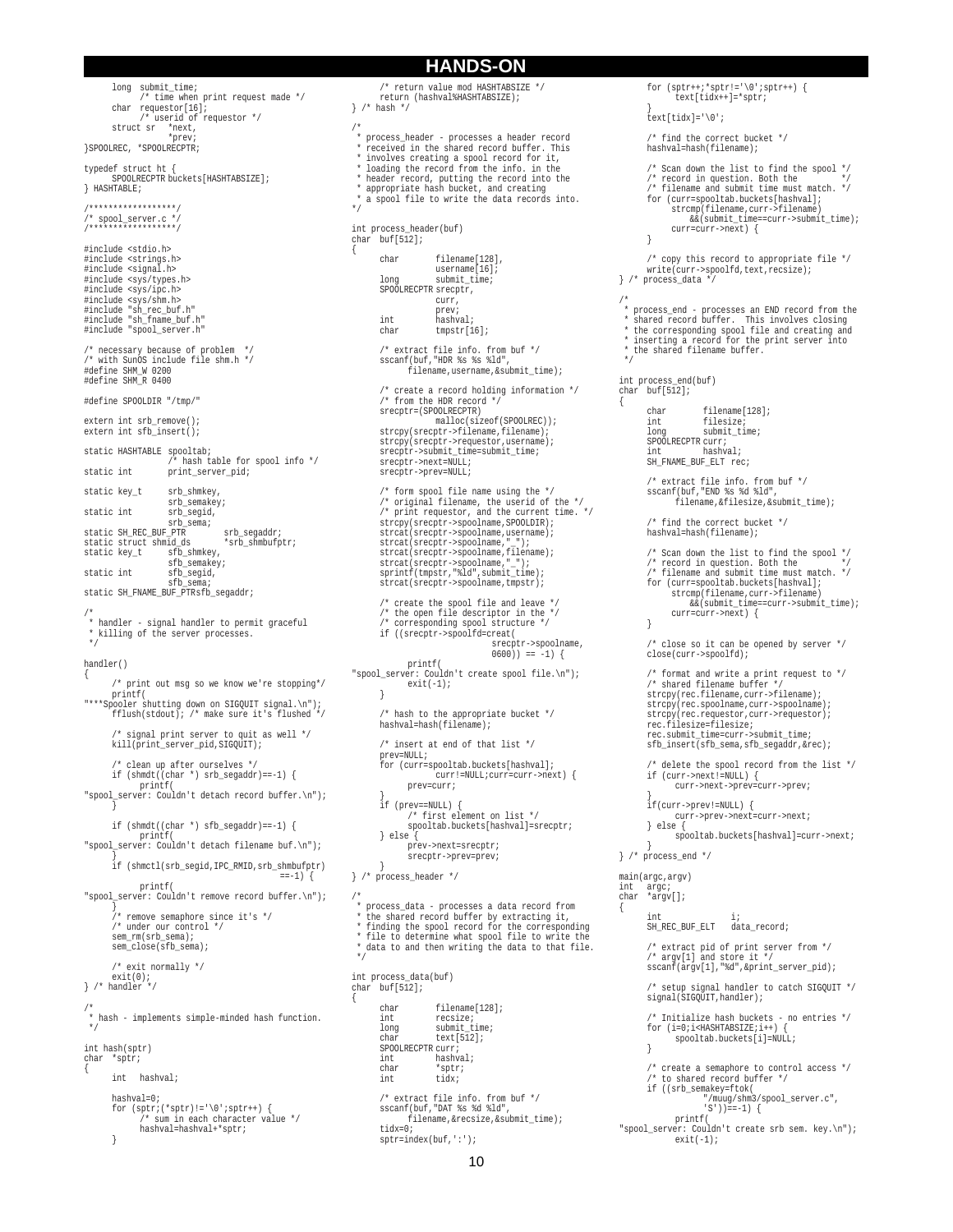} if ((srb\_sema=sem\_create(srb\_semakey,1))  $==-1$ ) { printf( "spool\_server: Couldn't create srb semaphore.\n"); exit(-1); } /\* setup to access shared mem. record buf.\*/ if ((srb\_shmkey=ftok( "/muug/shm3/spool\_server.c",  $(M'')$ ) ==-1) { printf( "spool\_server: Couldn't create srb seg. key.\n");  $ext(-1);$ } if ((srb\_segid=shmget(srb\_shmkey, sizeof(SH\_REC\_BUF), IPC\_CREAT|SHM\_R|SHM\_W))  $= -1)$   $\left\{ \right.$ printf( "spool\_server: Couldn't create the srb seg.\n");<br>exit(-1); } if ((srb\_segaddr=(SH\_REC\_BUF\_PTR) shmat(srb\_segid,(char \*)0,0)) ==(SH\_REC\_BUF\_PTR) (-1)) { printf( "spool\_server: Couldn't attach shrd.mem. seg.\n");  $exit(-1);$ } /\* create a semaphore to control access \*/ /\* to the shared filename buffer \*/ if ((sfb\_semakey=ftok( "/muug/shm3/print\_server.c", 'S'))==-1) { printf( "spool\_server: Couldn't create sfb sem. key.\n"); exit(-1); } if ((sfb\_sema=sem\_create(sfb\_semakey,1))  $==-1$ )  $\left\{$ printf( "spool\_server: Couldn't create the sfb sem.\n");<br>exit(-1); } /\* setup to access shared filename buf. \*/ if ((sfb\_shmkey=ftok( "/muug/shm3/print\_server.c",  $(M'')$ ) ==-1) { printf( "spool\_server: Couldn't create sfb seg. key.\n");  $ext(-1);$ } if ((sfb\_segid=shmget(sfb\_shmkey, sizeof(SH\_FNAME\_BUF), SHM\_R|SHM\_W))==-1) { printf( "spool\_server: Couldn't create the sfb seg.\n"); exit(-1); } if ((sfb\_segaddr=(SH\_FNAME\_BUF\_PTR) shmat(sfb\_segid,(char \*)0,0)) ==(SH\_FNAME\_BUF\_PTR) (-1)) { printf( "spool\_server: Couldn't attach sfb segment.\n");  $ext(-1);$ } /\* initialize the shared record buffer \*/ srb\_init(srb\_segaddr); /\* repeatedly read from shared record buf.\*/ /\* servers almost always run infinite loop\*/ for  $(i; j)$  { srb\_remove(srb\_sema,srb\_segaddr, data\_record); switch (data\_record[0]) { case 'H': /\* a Header record \*/ process\_header(data\_record); break; case 'D': /\* a Data record \*/ process\_data(data\_record); break; case 'E': /\* an End record \*/ process\_end(data\_record); break; } } } /\* main \*/ /\*\*\*\*\*\*\*\*\*\*\*\*\*\*\*\*\*\*/ /\* print\_server.h \*/ /\*\*\*\*\*\*\*\*\*\*\*\*\*\*\*\*\*\*/ /\* Structure describes print job to be done. \*/ /\* A doubly linked list of them is maintained \*/ /\* to permit easy deletion. \*/ typedef struct pr { char filename[128]; /\* orig. filename \*/ char spoolname[256]; /\* spool filename \*/ long submit\_time; /\* time job was \*/ /\* "submitted" \*/

 $char$  requestor[16];<br>int prio;  $i^*$  print priority \*/ struct pr \*next, \*prev; } PRINTREC, \*PRINTRECPTR; /\*\*\*\*\*\*\*\*\*\*\*\*\*\*\*\*\*\*/ /\* print\_server.c \*/ /\*\*\*\*\*\*\*\*\*\*\*\*\*\*\*\*\*\*/ #include <stdio.h> #include <strings.h> #include <time.h> #include <sys/types.h> #include <sys/ipc.h> #include <sys/shm.h> #include "sh\_fname\_buf.h" #include "print\_server.h" /\* necessary because of problem \*/ /\* with SunOS include file shm.h \*/ #define SHM\_W 0200 #define SHM\_R 0400 #define SPOOLDIR "/tmp/" static PRINTRECPTR printqptr; static key\_t sfb\_semakey, sfb\_shmkey; static int sfb segid, sfb\_sema; static SH\_FNAME\_BUF\_PTRsfb\_segaddr; static struct shmid\_ds \*sfb\_shmbufptr; /\* \* handler - signal handler to permit graceful \* killing of the server processes. \*/ handler() { /\* print message so we know we're stopping\*/ printf( "\*\*\*Server shutting down on spooler's signal.\n"); fflush(stdout); /\* make sure it's flushed \*/ /\* sleep for a bit to allow spool server \*/ /\* to let go of the shared filename \*/ /\* buffer and semaphore \*/ sleep(1); if (shmdt((char \*) sfb segaddr) ==-1) { printf( "print\_server: Couldn't detach filename buf.\n"); } if (shmctl(sfb\_segid,IPC\_RMID, sfb\_shmbufptr)==-1) { printf( "print\_server: Couldn't remove record buf.\n"); } /\* remove semaphore since it's \*/ /\* under our control \*/ sem\_rm(sfb\_sema); /\* exit normally \*/ exit(0);  $}^{\prime *}$  handler  $*$ / /\* \* print\_prio - calculate print priority of a job. \*/ int print\_prio(size,time\_waiting)  $size$ long time\_waiting; { /\* Print priority should increase with \*/ /\* waiting time and decrease with the \*/ /\* size of the print job! \*/ /\* The value 10000 approximates 10 pages \*/ /\* of output. Jobs of more than 10000 \*/ /\* characters will automatically have the \*/ /\* lowest priority and will be printed \*/ /\* FCFS after all smaller jobs. Smaller \*/ /\* jobs will be assigned priorities based \*/ /\* on their relative sizes. \*/ return ((int)((float)(100000.0/size) \*time\_waiting)%100); } /\* process new request - This routine processes a \* new print request once it has been removed from \* the shared filename buffer. It does this by queueing up the request info. on a print queue. \*/ int process\_new\_request(frecptr) SH\_FNAME\_BUF\_ELT \*frecptr; { char filename[128];<br>char spoolname[256] char spoolname[256];<br>char username[16];

int filesize;  $\frac{1}{2}$  /\* print file size\*/<br>char requestor[16]; /\* his/her ID \*/

**HANDS-ON**

```
int filesize;<br>long submit_time;
        long submit_time;
PRINTRECPTR precptr, curr,
                        prev;
        /* add print job to print queue */
        precptr=(PRINTRECPTR)
malloc(sizeof(PRINTREC));
        strcpy(precptr->filename,frecptr->filename);
        strcpy(precptr->spoolname,
frecptr->spoolname);
        strcpy(precptr->requestor,
        frecptr->requestor);
precptr->filesize=frecptr->filesize;
        precptr->submit_time=frecptr->submit_time;
precptr->next=NULL;
        precptr->prev=NULL;
        if (printqptr==NULL) {
/* first entry on list */
               printqptr=precptr;
        } else {
/* add onto existing list at end so */
/* big print jobs will get FCFS */
/* service. (i.e. no starvation) */
prev=NULL;
                for (curr=printqptr; curr!=NULL;
                         curr=curr->next) { prev=curr; }
precptr->prev=prev;
               prev->next=precptr;
}
} /* process_new_request */
/*
 * select_and_print - This routine selects the
 * next print job from the print queue using the
 * print_prio function to make its choice. Once
 * selected the job is "printed" (to the screen)
   complete with a header page.
 */
int select_and_print()
       PRINTRECPTR prtptr,
        currprtjobptr;
int num_on_queue,
                        highprio;
       FILE *in_f;<br>char ch;
       char<br>long
                        currtime,
                        seconds,
                        minutes,
                        hours,
                        time_waiting;
       /* select entry to print - must scan all */
        /* jobs on print queue and calculate */
/* function current waiting time, then */
/* apply priorization using waiting time */
/* and file size to select a job */
       currtime=time(0);
        num_on_queue=0;
        /* start by calculating current print */
        /* priorities and counting the number of */
        /* outstanding print jobs on the queue */
for (prtptr=printqptr;prtptr!=NULL;
                               prtptr=prtptr->next) {
                 prtptr->prio=
print_prio(prtptr->filesize,
                 currtime - prtptr->submit_time); num_on_queue++; }
        /* now rescan print queue to */
/* find highest priority job */
       highprio=-1;
        for (prtptr=printqptr;prtptr!=NULL;
                 prtptr=prtptr->next) {
if (prtptr->prio>highprio) {
                         highprio=prtptr->prio;
currprtjobptr=prtptr;
               }
        }
        /* remove this print job from queue */
        if (currprtjobptr->next!=NULL) {
currprtjobptr->next->prev=
                       currprtjobptr->prev;
        }
if (currprtjobptr->prev!=NULL) {
                 currprtjobptr->prev->next=
currprtjobptr->next;
        } else {
              printqptr=currprtjobptr->next;
        }
```
/\* print banner page \*/

printf("| Filename: %s\n", currprtjobptr->filename);

 $\int f\ln\ln\ln\ln\ln\ln\ln\ln\ln$ ------------------------\n");

printf(

{

username[16];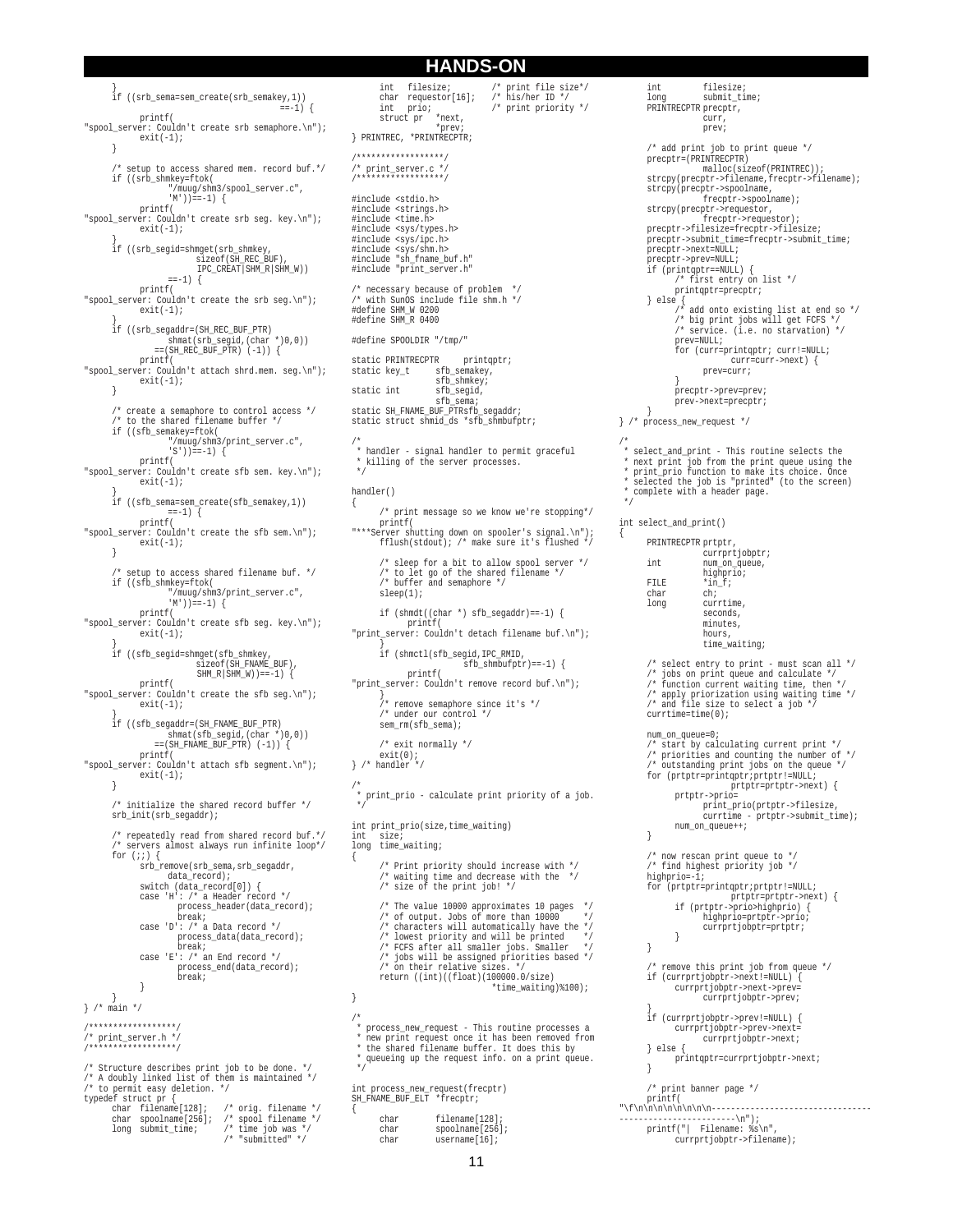printf("| Requestor: %s\n", currprtjobptr->requestor);<br>printf("| Size in bytes: %d\n", prejosper >requescor;;<br>Size in bytes: %d\n", currprtjobptr->filesize); printf("| Print priority: %d\n", currprtjobptr->prio); printf("| Print Time: %s", ctime(&currtime)); printf("| Time spent waiting to print: "); time\_waiting= currtime-currprtjobptr->submit\_time; seconds=time\_waiting%(long) 60; time\_waiting-=seconds; minutes=(time\_waiting%(long) 3600); time\_waiting-=minutes; minutes=minutes/(long) 60; hours=time\_waiting/(long) 3600; if (hours!=0) { if (hours==1) { printf("%ld hour ",hours); } else { printf("%ld hours ",hours); } } if (minutes!=0) { if (minutes==1) { printf("%ld minute ",minutes); } else printf("%ld minutes ",minutes); } } if (seconds!=0) { if (seconds==1) { printf("%ld second ",seconds); } else { printf("%ld seconds ",seconds); } } printf( "\n------------------------------------------------- -------\n\f");

/\* write spool file to output \*/ can assume it exists and is readable. \*/ in\_f=fopen(currprtjobptr->spoolname,"r"); while  $(\vec{c} - f)$  =  $E$ OF)  $\{$ putchar(ch); }

**HANDS-ON**

fclose(in f); /\* delete spool file \*/ unlink(currprtjobptr->spoolname);

 $\prime^*$  free space allocated by queue element \*/ free(currprtjobptr);

/\* return an indication of number \*/  $\prime\text{*}$  of print jobs still queued  $\text{*}/$ return(--num\_on\_queue); } /\* select\_and\_print \*/

main()

}

{

SH\_FNAME\_BUF\_ELT filerec;<br>int \_\_ num\_to\_print; num\_to\_print;

/\* setup signal handler to catch SIGQUIT \*/ signal(SIGQUIT, handler);

/\* initially no jobs to print \*/  $\texttt{printqptr}$  =NULL  $\texttt{i}$ 

/\* create semaphore to control \*/ /\* access to filename buffer \*/ if ((sfb\_semakey=ftok( "/muug/shm3/print\_server.c", 'S'))==-1) { printf(

"print\_server: Couldn't create sfb sem. key.\n"); exit(-1);

} if ((sfb\_sema=sem\_create(sfb\_semakey,1))  $==-1$ ) { printf(

"print\_server: Couldn't create sfb semaphore.\n");  $exit(-1);$ }

/\* setup to access shared filename buffer \*/ if ((sfb\_shmkey=ftok( "/muug/shm3/print\_server.c", 'M')) ==-1) { printf( "print\_server: Couldn't create sfb key.\n");  $ext(-1);$ 

**Seminar Announcement**

printf( "print\_server: Couldn't create sfb segment.\n");  $exit(-1);$ } if ((sfb\_segaddr=(SH\_FNAME\_BUF\_PTR) shmat(sfb\_segid,(char \*)0,0))  $==({\tt SH\_FNAME\_BUF\_PTR}) (-1)) {\ } \{$ printf( "print\_server: Couldn't attach sfb segment.\n");  $exit(-1);$ } /\* initialize the shared filename buffer \*/ sfb\_init(sfb\_segaddr); /\* initially there are no jobs to print \*/ num to print=0; /\* repeatedly read from shared record buf.\*/ servers almost always run infinite loop\*/ for  $(i; j)$ /\* Remove an element from shared \*/ /\* filename buffer if there's one \*/ /\* there. If there isn't and there \*/ /\* are outstanding print jobs \*/ /\* ('num\_to\_print!=0') then \*/ /\* sfb\_remove() will return 0. \*/ /\* Otherwise, it'll wait for new \*/ /\* request to arrive then return 1. \*/

if ((sfb\_segid=shmget(sfb\_shmkey, sizeof(SH\_FNAME\_BUF)  $IPC_CREAT|SHM_R|SHM_W)$ ) ==-1) {

> if (sfb\_remove(sfb\_sema,sfb\_segaddr,  $%$ filerec,num\_to\_print)) {<br> $%$ filerec,num\_to\_print)) {  $/*$  queue up returned request process\_new\_request(&filerec); }

/\* pick outstanding job and process \*/ /\* 'select\_and\_print' returns the \*/ /\* number of remaining jobs \*/ num\_to\_print=select\_and\_print();

} } /\* main \*/

**Clifford Stoll: Stalking the Wily Hacker**

*A Breakfast Seminar Thursday, 7:30 AM, September 10, 1992 Winnipeg Convention Centre Brought to you by CIPS (Canadian Information Processing Society)*

The Winnipeg Chapter of the Canadian Information Processing Society (CIPS) invites you to its 1992/93 season "kick-off" seminar. A computer security seminar with a difference – hold onto your seat for an international race to catch an elusive hacker that 'll leave you breathless.

Someone breaks into your computer. What do you do? Slam the door? Call the police? Ignore the problem?

For a year, a German broke into over forty military computers around the world. By silently tracking him back, he learned that he was a spy, passing information to the Soviet KGB. Recently he was convicted of espionage.

What technique did he use to crack into computers? Where are the holes in our systems? How do you trace someone across the worldwide computer networks? Who was willing to help — who wasn't?

Cliff's talk, *Stalking the Wily Hacker*, will address these questions. A fun time is guarenteed for all.

*The Cuckoo's Egg*, the book describing this incident, tells the true story of tracking a spy through the maze of computer espionage.

Clifford Stoll is an astronomer by training and a computer security expert by accident. Since catching the Hanover Hacker he has become a leading authority on computer security, delivering more lectures on the subject than he cares to admit. He has given talks in the United States for both the Central Intelligence Agency (CIA) and National Security Agency (NSA) and has appeared before the U.S. Senate.

Call Susan Zuk at 788-7312 to receive a registration form, or send a cheque with the required amount payable to "**Canadian Information Processing Society**" and send to:

Canadian Information Processing Society

P.O. Box 2610, Winnipeg, Manitoba R3C 4B3 Please include the following information: Name, Registration Type (CIPS, Non-Member, Full Time Stu-

dent), Fee, Company Name, Address, City, Postal Code, Phone, Fax.

Seminar fees are as follows:

| <b>CIPS</b> Members        | \$35 |
|----------------------------|------|
| Non-members                | \$45 |
| <b>Full Time Student</b>   | \$20 |
| Late Registration add $$5$ |      |

*(Late registration is required if postmarked after September 4, 1992)*